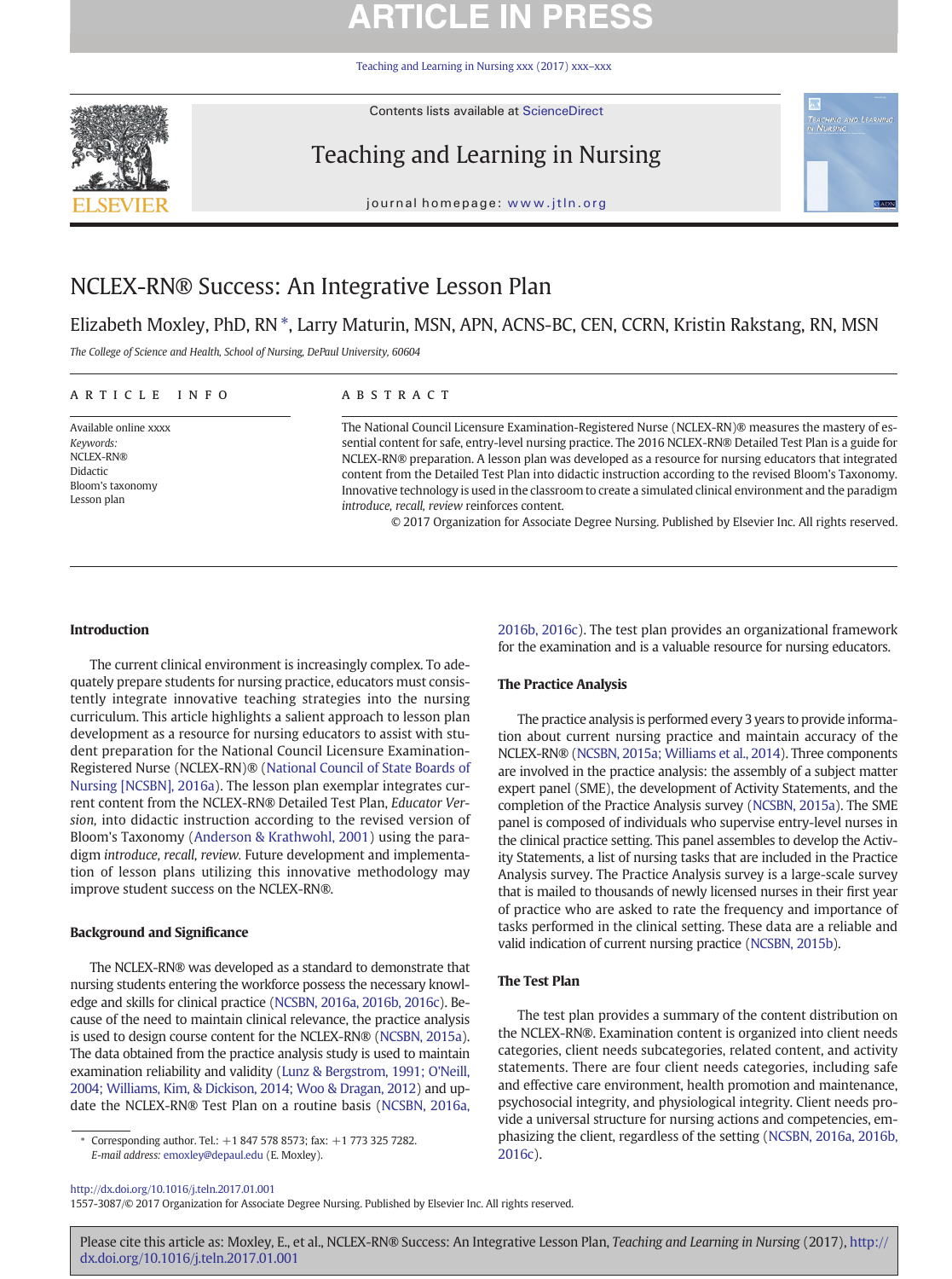### 2 E. Moxley et al. / Teaching and Learning in Nursing xxx (2017) xxx–xxx

Two of the client needs categories, safe and effective care environment and physiological integrity, are divided into subcategories. The subcategories for physiological integrity include basic care and comfort, pharmacological and parenteral therapies, reduction of risk potential, and physiological adaptation. The category physiological integrity and the subcategory physiologic adaptation were selected for use in the lesson plan exemplar.

Each client needs subcategory is further divided according to related content, that is, similar content with respect to nursing practice. The related content selected from the subcategory physiological adaptation for use in the lesson plan exemplar was hemodynamics.

Activity statements are a list of nursing tasks performed in the clinical setting that are developed for use in the Practice Analysis survey [\(NCSBN,](#page-3-0) [2015a\)](#page-3-0). Each activity is evaluated according to the frequency in which the task is performed and the importance of each task from the perspective of the entry-level nurse. These data guide content distribution on the examination and validates current, entry-level nursing practice as a basis for Test Plan development [\(NCSBN, 2015a\)](#page-3-0). There are two versions of the Test Plan that include the activity statements: the 2016 NCLEX-RN® Detailed Test Plan, Candidate Version and the 2016 NCLEX-RN® Detailed Test Plan, Educator Version [\(NCSBN, 2016a, 2016b, 2016c](#page-3-0)). The activity statements are organized in the Test Plan to correspond with related content. The activity statement, Manage the care of a client on telemetry, was selected for use in the lesson plan exemplar.

### Knowledge Statements

The knowledge statements are developed using a similar methodology to that used to develop the activity statements. An SME panel composed of educators, supervisors, and newly licensed nurses, who practice in various geographic regions where the examination is administered, assemble to develop the knowledge statements. The activity statements are used as a basis for the knowledge statements; several knowledge statements are written to correspond with each activity statement. The knowledge statements are then incorporated into the 2014 RN KSA survey and mailed to newly licensed nurses, nursing educators, and nursing supervisors on a 3-year cycle (NCSBN, 2015). The aim of this survey is to identify the knowledge necessary for safe and effective entry-level nursing practice. The data obtained from these surveys, the 2014 Practice Analysis and the 2014 RN KSA, guide content distribution on the NCLEX-RN® and are an integral part of item writing and Test Plan development ([NCSBN, 2016a, 2016b, 2016c](#page-3-0)).

### The Lesson Plan Methodology

To maintain clinical relevance, nursing educators must consistently integrate essential content into the curriculum. We have developed a lesson plan exemplar that integrates test plan content using innovative teaching strategies into didactic instruction, according to the hierarchical structure of Bloom's cognitive domains [\(Anderson & Krathwohl, 2001](#page-3-0)). The paradigm introduce, recall and review is used as a method to reinforce an understanding of the content. An example of the lesson plan content including the pedagogical domains is presented in Fig. 1. This methodology provides a framework for nursing educators to facilitate student preparation and mastery of essential nursing content for the NCLEX-RN®.

### Lesson Plan Exemplar: Manage the Care of a Client on Telemetry

This lesson plan was developed for use in a medical–surgical or critical care course. It incorporates content from the 2016 NCLEX-RN® Detailed Test Plan [\(NCSBN, 2016a, 2016b, 2016c](#page-3-0)) using the client needs category physiologic integrity and the subcategory physiological adaption. The activity statement and related content selected are the following: Manage the care of a client on telemetry and hemodynamics, respectively. Several knowledge statements are associated with this activity statement, including client assessment, vital signs, skin assessment, cardiac rhythms, medications, cardiac lead placement, emergency care, professional resources, scope of practice, and medical equipment [\(NCSBN, 2015b](#page-3-0)). Content from the test plan that was selected for use in the lesson plan exemplar is illustrated in [Fig. 2](#page-2-0).

### Objectives and Purpose

The purpose of the lesson plan is to promote student mastery of the content involving the management of care of a client on telemetry monitoring. By the end of this lesson, students will be able to

- perform a thorough cardiovascular assessment;
- assess the presenting symptoms of cardiovascular events;



Fig. 1. Lesson plan pedagogy.

Please cite this article as: Moxley, E., et al., NCLEX-RN® Success: An Integrative Lesson Plan, Teaching and Learning in Nursing (2017), [http://](http://dx.doi.org/10.1016/j.teln.2017.01.001) [dx.doi.org/10.1016/j.teln.2017.01.001](http://dx.doi.org/10.1016/j.teln.2017.01.001)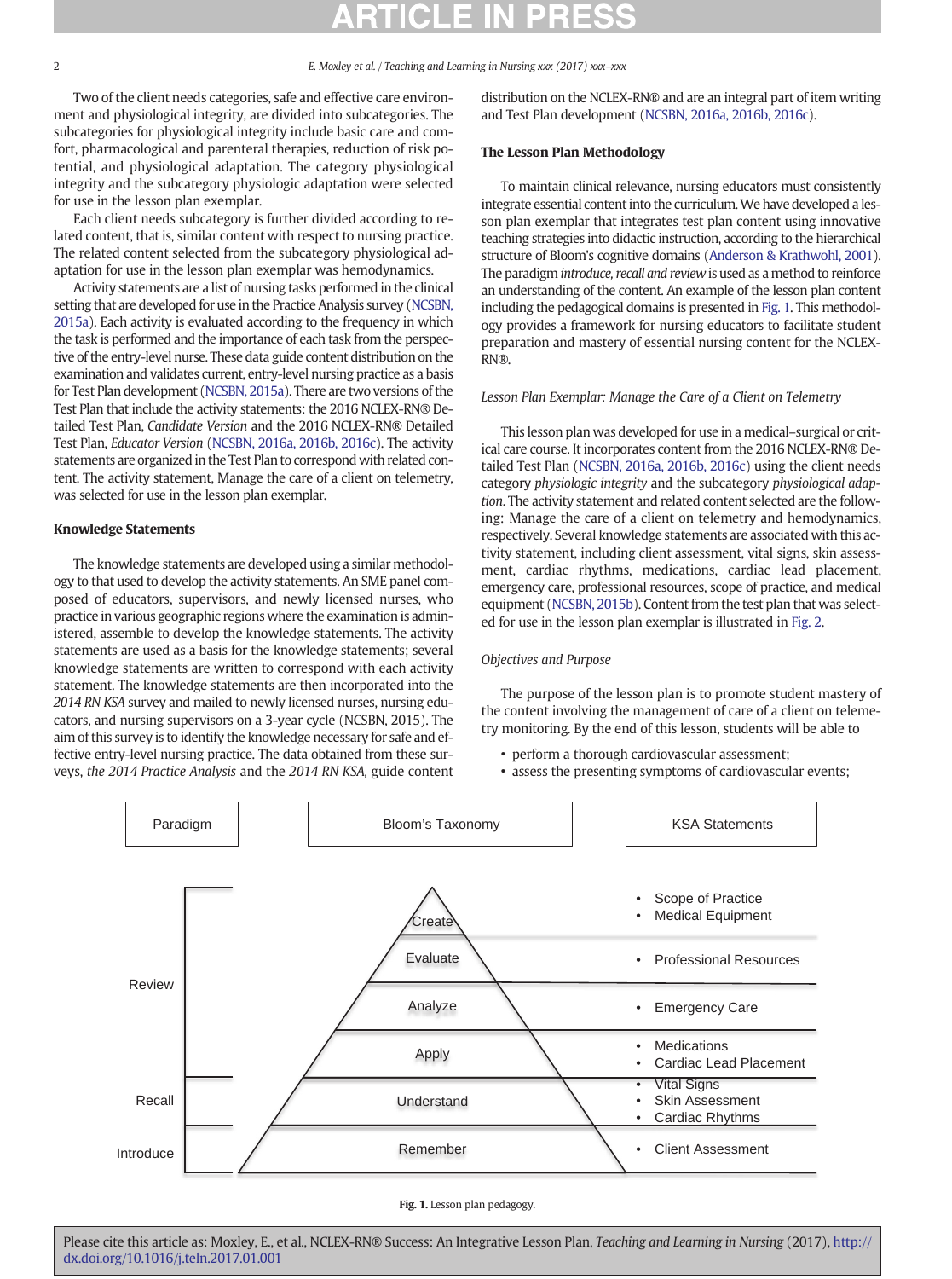E. Moxley et al. / Teaching and Learning in Nursing xxx (2017) xxx–xxx 3

<span id="page-2-0"></span>

Fig. 2. Content from the NCLEX-RN® Detailed Test Plan.

- develop a systematic approach to the interpretation of basic cardiac rhythms and dysrhythmias;
- formulate and apply appropriate nursing diagnoses;
- discuss relevant presenting signs and symptoms;
- determine appropriate prioritization of care and delegation of resources;
- identify relevant clinical education topics; and
- utilize collaborative services and postdischarge agencies.

### Required Materials

The required materials for this lesson plan include an instructorprepared lecture, a pre- and postlecture quiz, case studies for the application of content, and Basic Life Support (BLS) and Advanced Cardiac Life Support (ACLS) simulation scenarios to facilitate clinical strategies into the didactic content. The clinical scenarios are integrated using commercially available ACLS simulation software and trainer equipment including: a manikin with clinical monitoring capability, a defibrillator and pacemaker, electrocardiogram (EKG) leads, oxygen administration devices, and pulse oximeters. These materials correspond with content primarily related to cardiovascular nursing care. Examples of such content include rhythm interpretation and analysis for 3-, 5- or 12 lead ECGs, cardioversion, transcutaneous pacing, BLS and ACLS algorithms, advanced physiologic and pharmacologic content including drug calculations, oxygen administration, gas capnography and x-ray interpretation.

### Lesson Plan Implementation

An example of the pedagogical domains and methodology used in the lesson plan exemplar are illustrated in [Table 1.](#page-3-0) The proposed methodology involved interactive discussions, clinical simulation strategies, skill demonstration, case study analysis, presentations,

and evaluation. The knowledge statements from the KSA Survey [\(NCSBN, 2015b](#page-3-0)) are integrated according to the revised version of Bloom's Taxonomy to facilitate critical thinking ([Krathwohl, 2001](#page-3-0)). The paradigm introduce, recall, review is utilized throughout the lesson to reinforce content.

### Lesson Plan Part 1: Introduce

Prior to class, students are assigned textbook material pertaining to cardiovascular content; anatomy, physiology, and pathophysiology. A "no-stakes" prelecture quiz is administered at the beginning of class to measure the amount of content remembered, consistent with Bloom's cognitive domain ([Anderson & Krathwohl, 2001\)](#page-3-0). The lesson also includes a brief lecture on the topic of cardiovascular nursing care, including assessment, interventions, knowledge statements, and evaluation.

### Lesson Plan Part 2: Recall

Next, the nursing instructor facilitates an interactive discussion to reinforce an understanding of content related to managing the care of a client on telemetry. Students will recall cardiovascular assessment content, including vital signs and a skin assessment for electrode placement, rhythm interpretation, and an understanding of presenting symptoms, history, and physical examination findings.

An evolving case study is used to provide students with the opportunity to demonstrate clinical skills and critical thinking. Students are asked to recall essential content to care for a client with an acute coronary syndrome, such as BLS and ACLS protocols; electrode placement to perform a 12-lead electrocardiogram; rate, rhythm, and interval (PR, QRS, QT) interpretation; and dysrhythmia (atrial, junctional, and ventricular) analysis.

A cardiovascular assessment is performed, consistent with the beginning stages of the nursing process, and nursing diagnoses are

Please cite this article as: Moxley, E., et al., NCLEX-RN® Success: An Integrative Lesson Plan, Teaching and Learning in Nursing (2017), [http://](http://dx.doi.org/10.1016/j.teln.2017.01.001) [dx.doi.org/10.1016/j.teln.2017.01.001](http://dx.doi.org/10.1016/j.teln.2017.01.001)